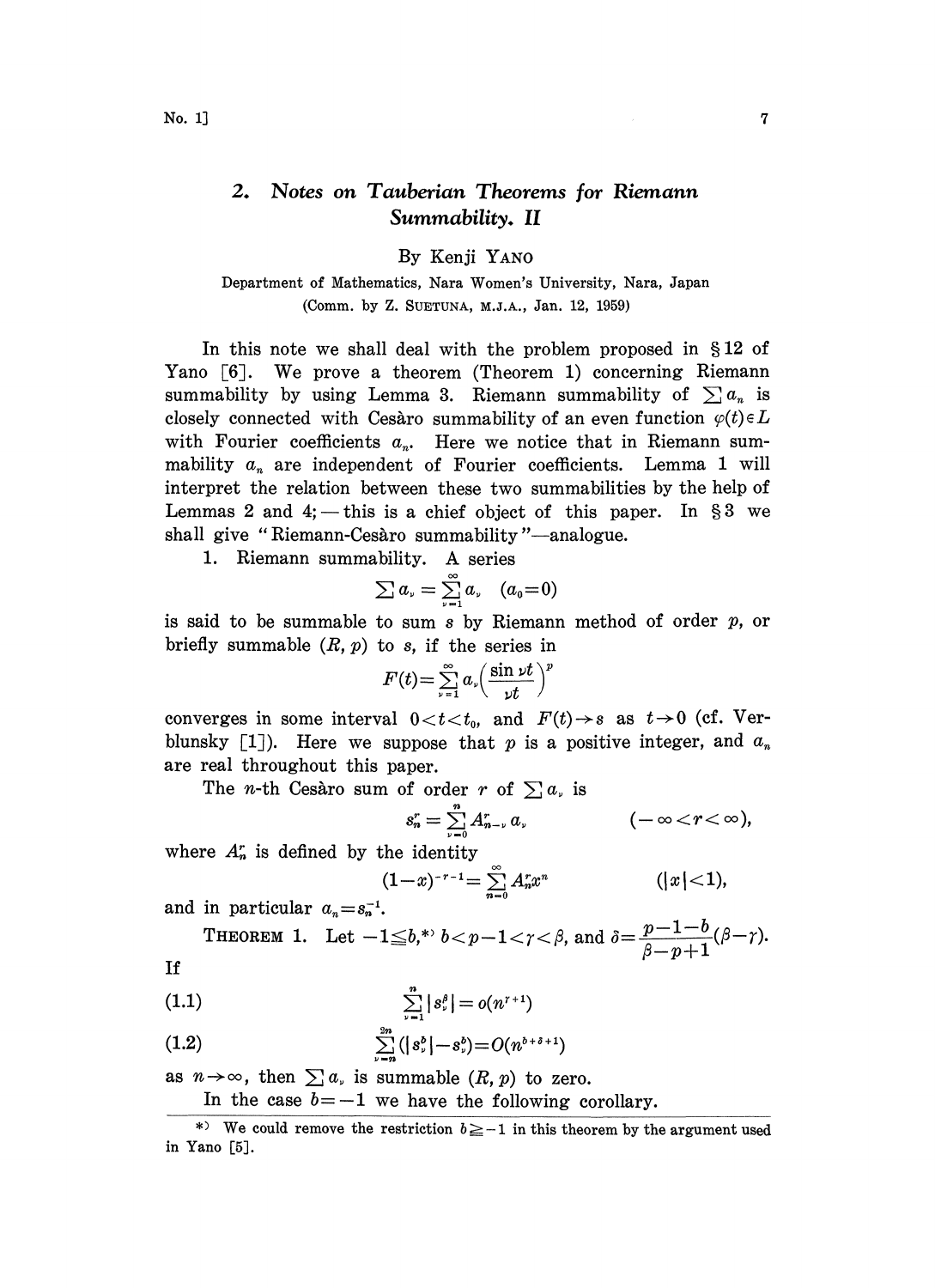COROLLARY 1. Let  $p-1 < \gamma < \beta$  and  $\delta = p(\beta-\gamma)/(\beta-p+1)$ . If (1.1) holds and

(1.2)' 
$$
\sum_{\nu=n}^{2n} (|a_{\nu}| - a_{\nu}) = O(n^3),
$$

then  $\sum a_r$  is summable  $(R, p)$  to zero.

This is a theorem due to Kanno  $[2]$  when  $(1.2)'$  is replaced by  $\sum_{\nu=n}^{\infty} |a_{\nu}| = O(n^{\delta})$ , and  $\delta$  is so restricted as  $0 < \delta < 1$ .

2. Preliminary lemmas

LEMMA 1. For a series  $\sum a_r$  to be summable  $(R, p)$  to sum s, it is sufficient that

is sufficient that  
\n(2.1) 
$$
\frac{1}{t^p} \sum_{\nu=1}^{\infty} a_{\nu} \int_0^t (t-u)^{p-1} \cos \nu u \, du \to \frac{s}{p}
$$
\n(1.1) Inversely, the condition (2.1) is necessary when  $p \leq 2$ .

Proof. From Hobson [7, p. 281], we have

$$
(\sin t)^p = (-1)^{p/2} \left(\frac{1}{2}\right)^{p-1} \sum_{\mu=0}^{p/2-1} (-1)^{\mu} {p \choose \mu} \cos (p-2\mu)t + \left(\frac{1}{2}\right)^p {p \choose p/2} (p, \text{ even})
$$
  
=  $(-1)^{(p-1)/2} \left(\frac{1}{2}\right)^{p-1} \sum_{\mu=0}^{(p-1)/2} (-1)^{\mu} {p \choose \mu} \sin (p-2\mu)t$  (*p*, odd).

Replacing  $t$  by  $nt$ , differentiating with respect to  $t$  p-times, and then dividing both sides by  $n^p$  we get

(2.2) 
$$
\left(\frac{d}{dt}\right)^p \left(\frac{\sin nt}{n}\right)^p = \left(\frac{1}{2}\right)^{p-1} \sum_{\mu=0}^{\lfloor (p-1)/2 \rfloor} (-1)^{\mu} {p \choose \mu} (p-2\mu)^p \cos (p-2\mu) nt,
$$

in the unified form. On the other hand, clearly

(2.3) 
$$
\left(\frac{\sin nt}{nt}\right)^{p} = \frac{1}{\Gamma(p)} \frac{1}{t^{p}} \int_{0}^{t} (t-u)^{p-1} \left(\frac{d}{du}\right)^{p} \left(\frac{\sin nu}{n}\right)^{p} du.
$$

Substituting (2.2) into the integrand of (2.3) we have  
\n
$$
\left(\frac{\sin nt}{nt}\right)^p = \left(\frac{1}{2}\right)^{p-1} \frac{1}{\Gamma(p)} \sum_{\mu=0}^{\lfloor (p-1)/2 \rfloor} (-1)^{\mu} {p \choose \mu} (p-2\mu)^p.
$$
\n(2.4) 
$$
\cdot \frac{1}{t^p} \int_0^t (t-u)^{p-1} \cos (p-2\mu) \, du \, du.
$$

Tending t to zero in both sides of  $(2.4)$  with  $n=1$ , we have the identity

(2.5) 
$$
1 = \left(\frac{1}{2}\right)^{p-1} \frac{1}{\Gamma(p)} \sum_{\mu=0}^{\lfloor (p-1)/2 \rfloor} (-1)^{\mu} {p \choose \mu} (p-2\mu)^p \frac{1}{p}.
$$
Now, writing  $t_{\mu} = (p-2\mu)t$ , (2.4) becomes

$$
m, \text{ writing } t_{\mu} = (p - 2\mu)t, (2.4) \text{ becomes}
$$
\n
$$
\left(\frac{\sin nt}{nt}\right)^p = \left(\frac{1}{2}\right)^{p-1} \frac{1}{\Gamma(p)} \sum_{\mu=0}^{\lfloor (p-1)/2 \rfloor} (-1)^{\mu} {p \choose \mu} (p - 2\mu)^p.
$$
\n
$$
\frac{1}{t_{\mu}^p} \int_0^{t_{\mu}} (t_{\mu} - u)^{p-1} \cos nu \, du.
$$

Hence, if for each  $\mu=0, 1, \dots$ ,  $[(p-1)/2]$  $\frac{1}{t_{\mu}^{p}}\sum_{\nu=1}^{\infty}a_{\nu}\int_{0}^{t_{\mu}}(t_{\mu}-u)^{p-1}\cos{\nu u}\,du\to\frac{s}{p}$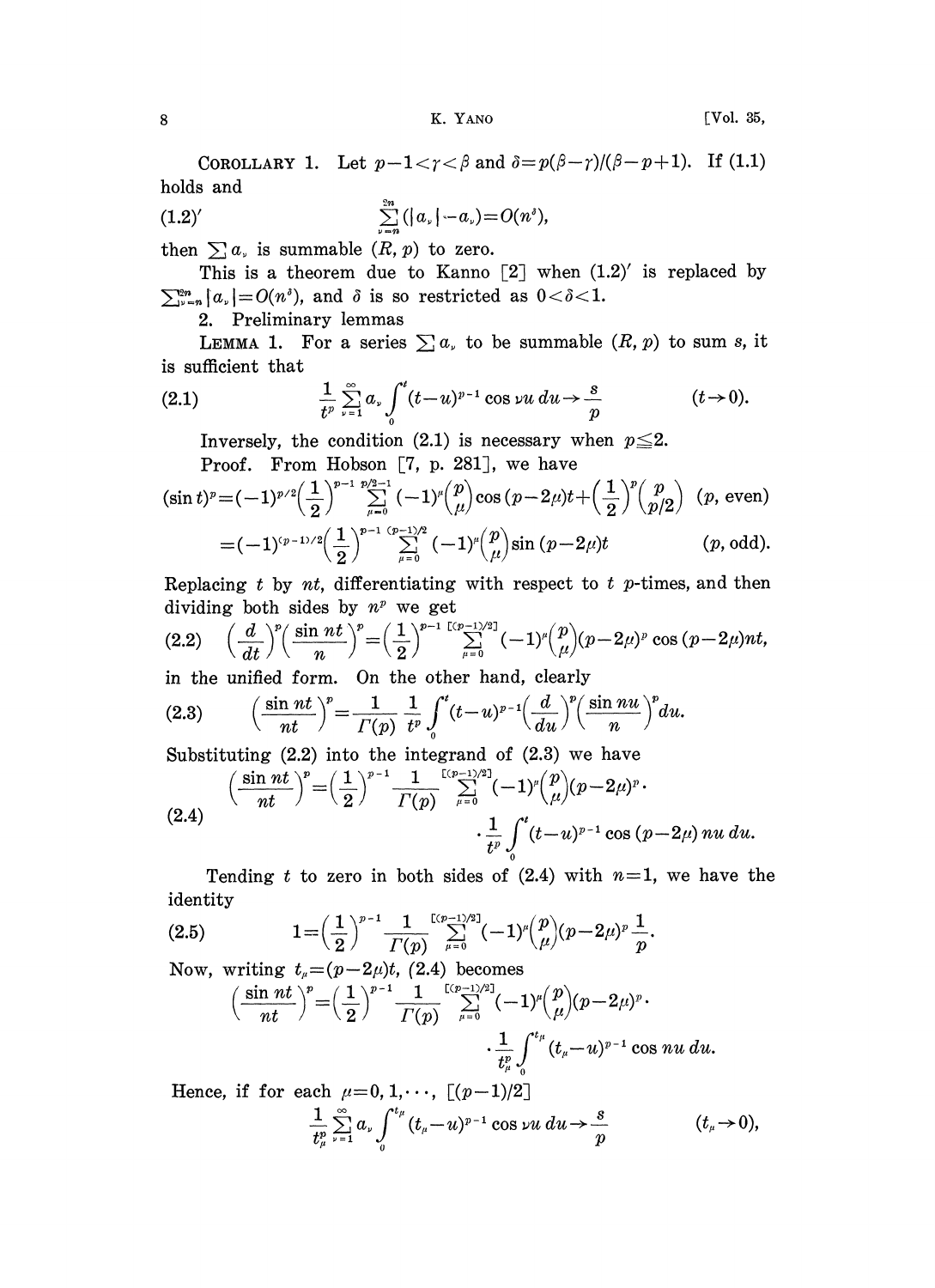No. 1] Notes on Tauberian Theorems for Riemann Summability. II 9

which is (2.1), then we have  
\n
$$
\sum_{\nu=1}^{\infty} a_{\nu} \left( \frac{\sin \nu t}{\nu t} \right)^p \rightarrow \left( \frac{1}{2} \right)^{p-1} \frac{1}{\Gamma(p)} \sum_{\mu=0}^{\lfloor (p-1)/2 \rfloor} (-1)^{\mu} {p \choose \mu} (p-2\mu)^p \frac{s}{p}
$$
\n
$$
\text{And the field has a right, is a line (2.5). This means the configuration on the right.}
$$

And the right hand side is s by  $(2.5)$ . This proves the sufficiency.

The necessity for the case  $p \leq 2$  is evident by the identity (2.4), since then its right hand side contains one term only. Thus we get the lemma.

LEMMA 2. Let  $r>0$ ,  $q\geq 0$  be arbitrary, and let k be an integer such as  $k>sup(1, r-q)$ . Then

(2.6) 
$$
\sum_{\nu=1}^{\infty} a_{\nu} \int_{0}^{t} (t-u)^{r-1} u^{k} \cos \nu u \, du = o(t^{q+k}) \qquad (t \to 0)
$$
implies

implies

(2.7) 
$$
\sum_{\nu=1}^{\infty} a_{\nu} \int_{0}^{t} (t-u)^{r-1} \cos \nu u \, du = o(t^{q}) \qquad (t \to 0),
$$

provided that the series in (2.6) converges uniformly in every interval  $0 < \eta \leq t \leq \pi$ .<br>Of course this lemma holds when  $0 < \eta \leq t \leq \pi$  is replaced by  $0 \leq t \leq \pi$ .

For the proof we need a lemma.

LEMMA 2.1. Let  $r>0$ ,  $q\geq0$  be arbitrary, and let k be an integer such as  $k > \sup(1, r-q)$ . Then a necessary and sufficient condition for

$$
\int_0^t (t-u)^{r-1} \varphi(u) du = o(t^q) \qquad \qquad (t \to 0)
$$

is

$$
\int_0^t (t-u)^{r-1} u^k \varphi(u) du = o(t^{q+k}) \qquad (t \to 0),
$$

where  $\varphi(t) \in L$  in  $0 \le t \le \pi$ .

This is Lemma 3 in Yano  $[6]$ .

Proof of Lemma 2. For any given  $\varepsilon>0$  there corresponds a number  $\delta = \delta(\varepsilon)$  such as

$$
\Big|\sum_{\nu=1}^{\infty}a_{\nu}\int_{0}^{t}(t-u)^{r-1}u^{k}\cos\nu u\ du\Big|<\varepsilon t^{q+k}\qquad (0
$$

by assuming (2.6). And, by the assumption concerning uniform convergence we have

$$
\Big|\sum_{\nu=1}^n a_\nu\int_0^t (t\!-\!u)^{r-1}u^k\cos\nu u\,du\Big|\!<\!2\varepsilon t^{q+k}
$$

for  $0 < \eta \leq t \leq \delta$  and  $n \geq n_0$ , where  $n_0 = n_0(\eta)$ . Now putting  $\varphi(t) = \sum_{\nu=1}^n$ .  $a_{\nu}$  cos  $\nu u$ , by the sufficiency part of Lemma 2.1 we get

$$
\Big|\sum_{\nu=1}^n a_\nu\int_0^t (t-u)^{r-1}\cos \nu u\ du\Big|
$$

for  $n \le t \le \delta$  and  $n \ge n_0$ , where C is a constant depending on r, q and  $k$  only (cf. the proof of Lemma 2.1). In particular we have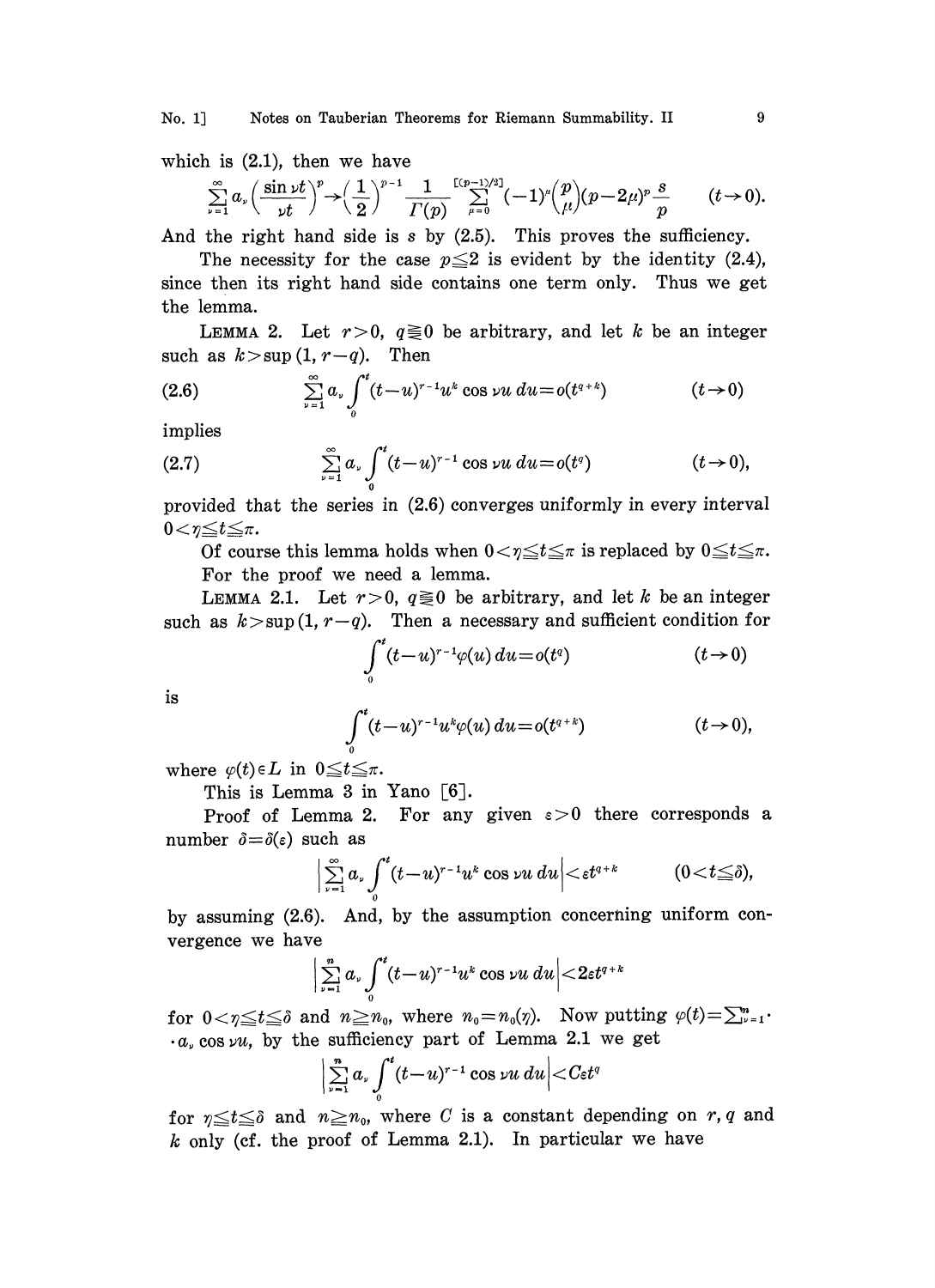K. YANO

[Vol. 35,

$$
(2.7)'\qquad \qquad \Big|\sum_{\nu=1}^{\infty}a_{\nu}\int_0^t(t-u)^{r-1}\cos\nu u\,du\Big|\leq C\varepsilon t^q\qquad \qquad (\eta\leq t\leq\delta),
$$

which holds clearly for every  $\eta > 0$  by the definition of  $n_0$ . Hence we see that  $(2.7)'$  holds for  $0 < t \leq \delta$ , and we get  $(2.7)$ . This proves the lemma.

LEMMA 3. Let  $-1 \leq c$ ,  $b < c < \gamma < \beta$ ,  $r = 1 + (c\beta - b\gamma)/(\beta - b + c - \gamma)$ , and let the series in

$$
G(t) = \sum_{\nu=1}^{\infty} a_{\nu} \int_{0}^{t} (t-u)^{r-1} u^k \cos \nu u \ du,
$$

where k is an integer such as  $k > \gamma + 1$ , converge uniformly in some interval  $0 \le t \le t_0$ . In these circumstances, if

$$
\sum_{\nu=1}^n |s_{\nu}^b| = o(n^{\nu+1}) \text{ and } \sum_{\nu=n}^{2n} (|s_{\nu}^b| - s_{\nu}^b) = O(n^{\nu+1})
$$

as  $n \to \infty$ , then  $G(t) = o(t^{r+k})$  as  $t \to 0$ .

This is Corollary 4.3 in the cited paper  $[6]$ .

LEMMA 4. If  $r>0$  is arbitrary and  $a+b \geq [r-0]$ , then

$$
\int_0^t (t-u)^{r-1} u^a \Big(2\sin\frac{1}{2}u\Big)^b \cos\left((n+A)u+B\right) du = O(t^{a+b}/n^r),
$$

A and B being constants, holds uniformly in n and t such as  $0 < t \leq \pi$ . This is Lemma 4 in loc. cit.  $\lceil 6 \rceil$ .

3. Proof of Theorem 1. By Lemma 1, it is sufficient to show that

(3.1) 
$$
\sum_{\nu=1}^{\infty} a_{\nu} \int_{0}^{t} (t-u)^{p-1} \cos \nu u \, du = o(t^{p}) \qquad (t \to 0),
$$

under the conditions in the theorem, i.e.

(1.1) 
$$
\sum_{\nu=1}^n |s_{\nu}^{\beta}| = o(n^{r+1}),
$$

(1.2) 
$$
\sum_{\nu=n}^{2n} (|s_{\nu}^{b}|) - s_{\nu}^{b} = O(n^{b+\delta+1}),
$$

where

(3.2) 
$$
-1 \leq b, b < p-1 < r < \beta, \delta = (\beta-\gamma)(p-1-b)/(\beta-p+1).
$$

Now, as Lemma 2 in Yano [5] we see that  $(1.1)$ ,  $(1.2)$  and  $(3.2)$ imply

(3.3) 
$$
\sum_{\nu=1}^{n} |s_{\nu}^{b}| = O(n^{b+\delta+1}).
$$

Observing that  $b \ge -1$  and  $\delta > 0$ , clearly (3.3) implies  $\sum_{\nu=1}^m |a_{\nu}| = O(n^{\delta + \delta + 1})$ , and then  $\sum_{\nu=n}^{\infty} |a_{\nu}|/\nu^{p} = O(n^{b+\delta+1-p})$ , which is  $o(1)$  as  $n \to \infty$ , since  $b+\delta+1-p=-(p-1-b)(r-p+1)/(\beta-p+1)<0$  by (3.2). In particular we have

$$
(3.4) \qquad \qquad \sum_{\nu=1}^{\infty} |a_{\nu}|/\nu^{\nu} < \infty.
$$

On the other hand, letting  $c = b + \delta$  and  $r = p$ , the conditions in (3.2) satisfy those in Lemma 3, i.e.

$$
-1{\leq}c, \quad b{<<}\gamma{<}\beta, \quad r{=}1{+(}c\beta{-}b\gamma{)}(\beta{-}b{+}c{-}\gamma),
$$

 $10$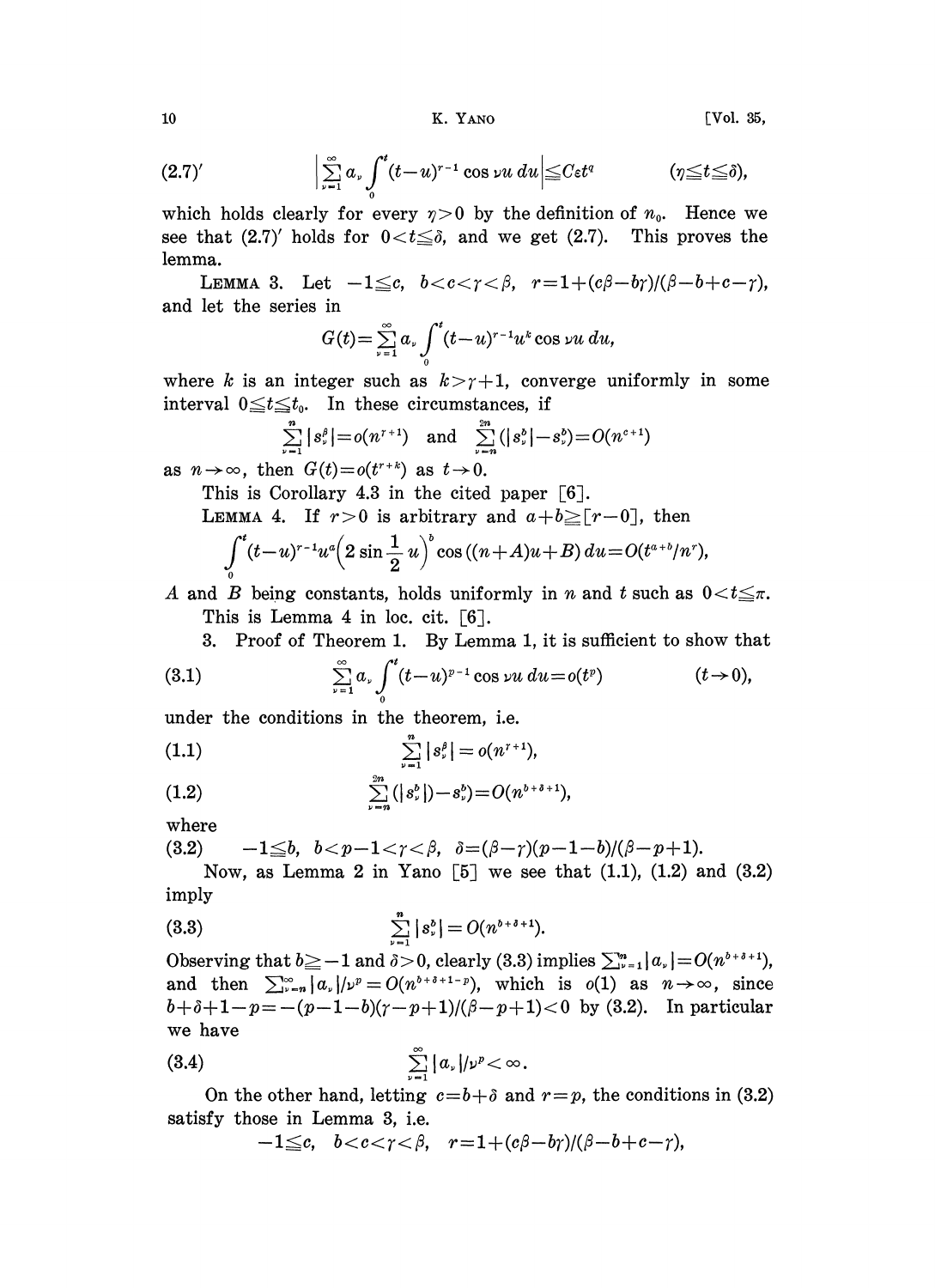and so by this Lemma 3,  $(1.1)$  and  $(1.2)$  imply (3.5)  $\sum_{\nu=1}^{\infty} a_{\nu} \int_{0}^{t} (t-u)^{p-1} u^k \cos \nu u \, du = o(t^{p+k})$   $(k > r+1),$ 

provided that the left hand side series converges uniformly in  $0 \le t \le \pi$ . And this assumption is satisfied since

$$
\sum_{\nu=1}^{\infty}\Big|a_{\nu}\int_{0}^{t}(t-u)^{p-1}u^{k}\cos\nu u\,du\Big|=\sum_{\nu=1}^{\infty}\big|a_{\nu}\big|\cdot O(t^{k}/\nu^{p})<\infty,
$$

by Lemma 4 and  $(3.4)$ . Further,  $(3.5)$  then implies  $(3.1)$  by Lemma 2 with  $r=q=p$ . Thus we get the theorem.

4. Riemann-Cesàro summability. A series  $\sum a_{\nu}$  is said to be summable to s by Riemann-Cesaro method of order  $p$  and index  $\alpha$ , or briefly summable  $(R, p, \alpha)$  to s, if the series in

(4.1) 
$$
F(t)=(C_{p,q})^{-1}t^{a+1}\sum_{\nu=1}^{\infty} s_{\nu}^a\left(\frac{\sin \nu t}{\nu t}\right)^p,
$$

where

$$
C_{p, \acute{a}}\! =\!\! \begin{cases} (\varGamma(\alpha\!+\!1))^{-1} \!\int\limits_0^\infty \!\! u^{\alpha-p}\,(\sin u)^p\,du & (-1\!<\!\alpha\!<\!p\!-\!1) \\ \pi/2 & (\alpha\!=\!0,\,\,p\!=\!1) \\ {\bf 1} & (\alpha\!=\!-1), \end{cases}
$$

converges in some interval  $0 < t < t_0$ , and (4.2)  $\lim F(t) = s.$  $t\rightarrow 0$ 

This summability method has been considered by Hirokawa [3, 4], and it coincides with summability  $(R, p)$  when  $\alpha = -1$ . In particular the above method is called summability  $(R_n)$  when  $\alpha=0$ .

Remark. The present author suspects that in the above definition the range of the index  $\alpha$  may be extended to  $-1 \le \alpha < p$  when p is odd, since then the number  $C_{p,q}$  is defined also for  $p-1 \leq \alpha < p$ , the integral being in Cauchy sense, and moreover it is easily seen that

$$
(4.3) \t t^{a+1} \sum_{\nu=1}^{\infty} A_{\nu-1}^{\alpha} \left( \frac{\sin \nu t}{\nu t} \right)^p \to C_{p,\alpha} \t (t \to 0),
$$

similarly as in the cited paper [3].

We may suppose that  $s=0$  in (4.2) with no loss of generality. We have the following theorem quite analogous to Theorem 1.

THEOREM 2. Let  $-1 \leq b$ ,  $b < p-1 < \gamma < \beta$  and  $\delta = \frac{p-1-b}{\beta-p+1}(\beta-\gamma)$ .

$$
\rm If
$$

$$
\sum_{\nu=1}^n |s_{\nu}^{\delta}| = o(n^{\nu+1}) \quad \text{and} \quad \sum_{\nu=n}^{2n} (|s_{\nu}^{\delta}| - s_{\nu}^{\delta}) = O(n^{b+\delta+1})
$$

as  $n \to \infty$ , then the series  $\sum a_n$  is summable  $(R, p, \alpha)$  to zero, for  $-1 \leq \alpha < p-((-1)^p+1)/2.$ 

Proof. It is sufficient to show that

$$
t^{\alpha+1}\sum_{\nu=1}^{\infty} s_{\nu}^{\alpha}\left(\frac{\sin \nu t}{\nu t}\right)^{p} \to 0 \qquad (t \to 0),
$$